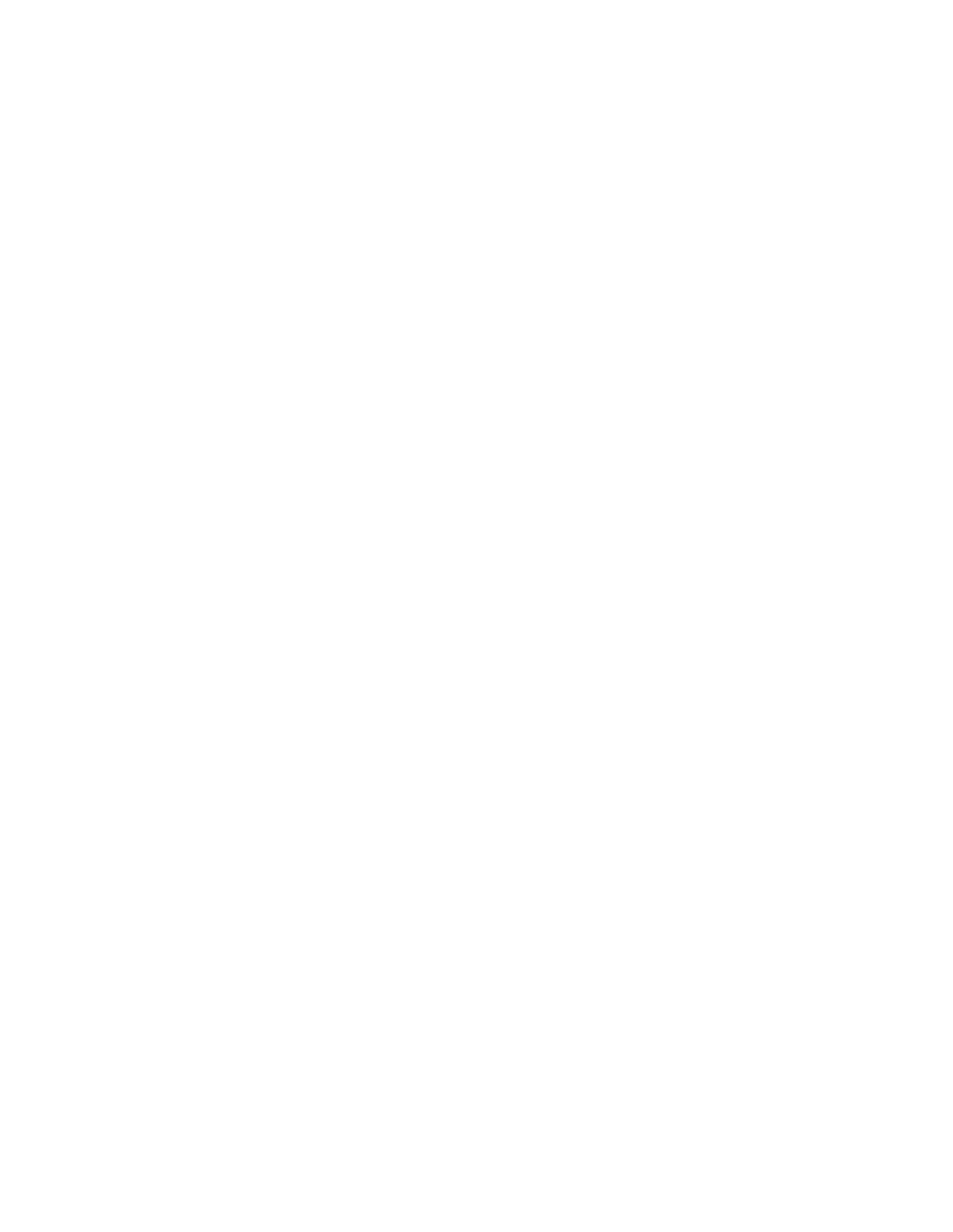# ANNUAL REPORT Kansas Legal Service

2021

Marilyn Harp, Executive Director kansaslegalservices.org @KLSforkansas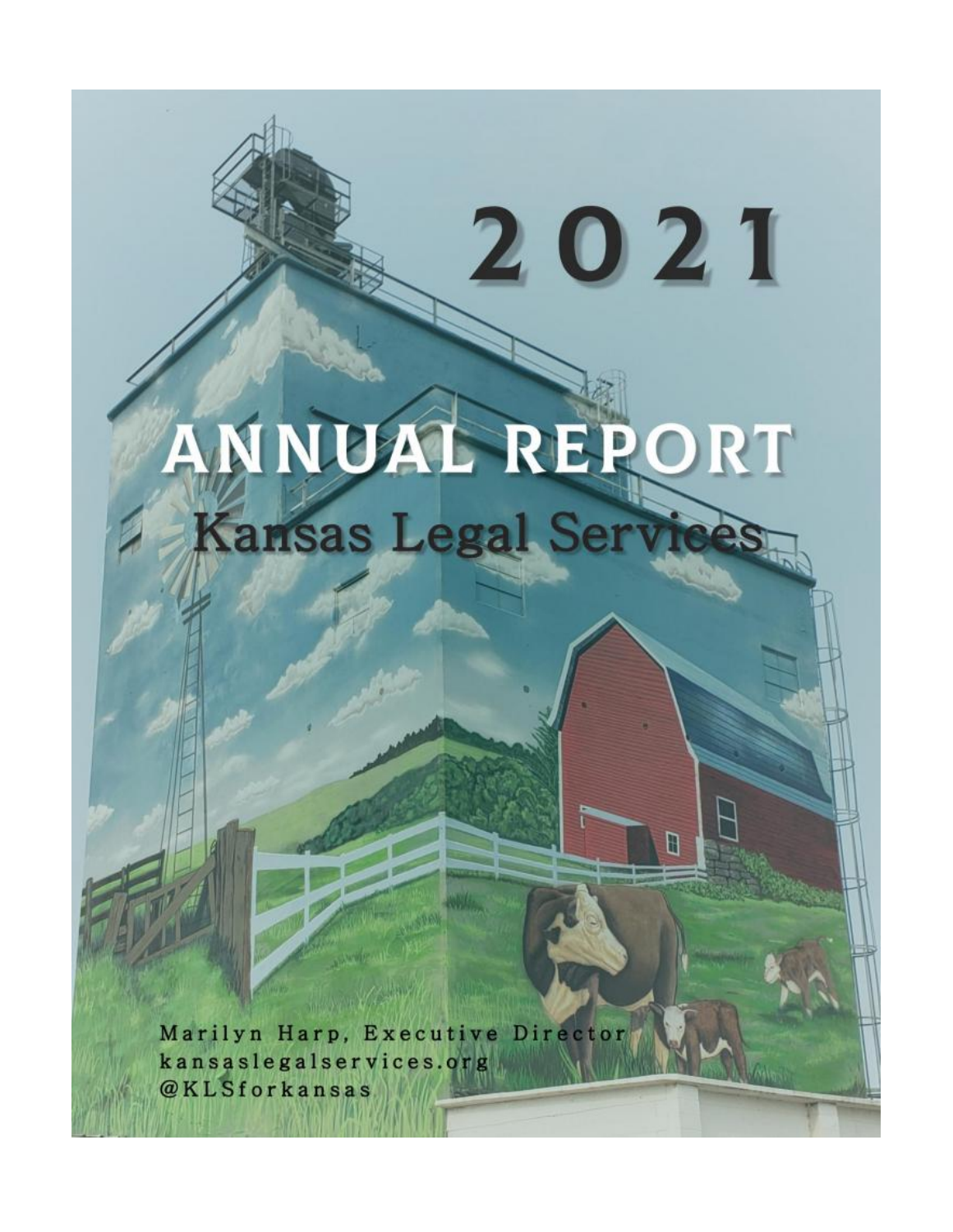## **All of the activities and accomplishments of KLS in 2021 are in the 2021 Annual Report.**

#### **Did you know that:**

In 2021, Kansas Legal Services provided life changing services in the following manner:

**1,012** Victims of domestic violence obtained a Final Protection order, through the representation of a KLS advocate and fund sources, including the Victims Of Crime Act (VOCA) funding, in for 606 children.

**249** Adults and children received steady monthly income from or SSI disability benefits, putting over \$1.146 million in the Ka

**2,971** Kansans completed divorce forms through the Free Leg on the KLS website, which has 28 sets of legal forms available

**1,389** Veterans or their families received legal advice or repre

**258** Clients received legal assistance for expungement of crin arrest, 505 people used online forms for self-representation in process.

**466** Cases were mediated, involving employment or family is

**44** Kansas families got a fresh financial start from a bankruptcy offices, resulting in \$4.9 million in debt relief.

**197** Families met their child's special needs, due to successf disability and Medicare benefit claims, funded by the Kansas I Children and Families.

**257** Kansas families received specialized assistance with kee of foster care through the Kansas Legal Services' Kids2Kin program promote permanency for Kansas kids.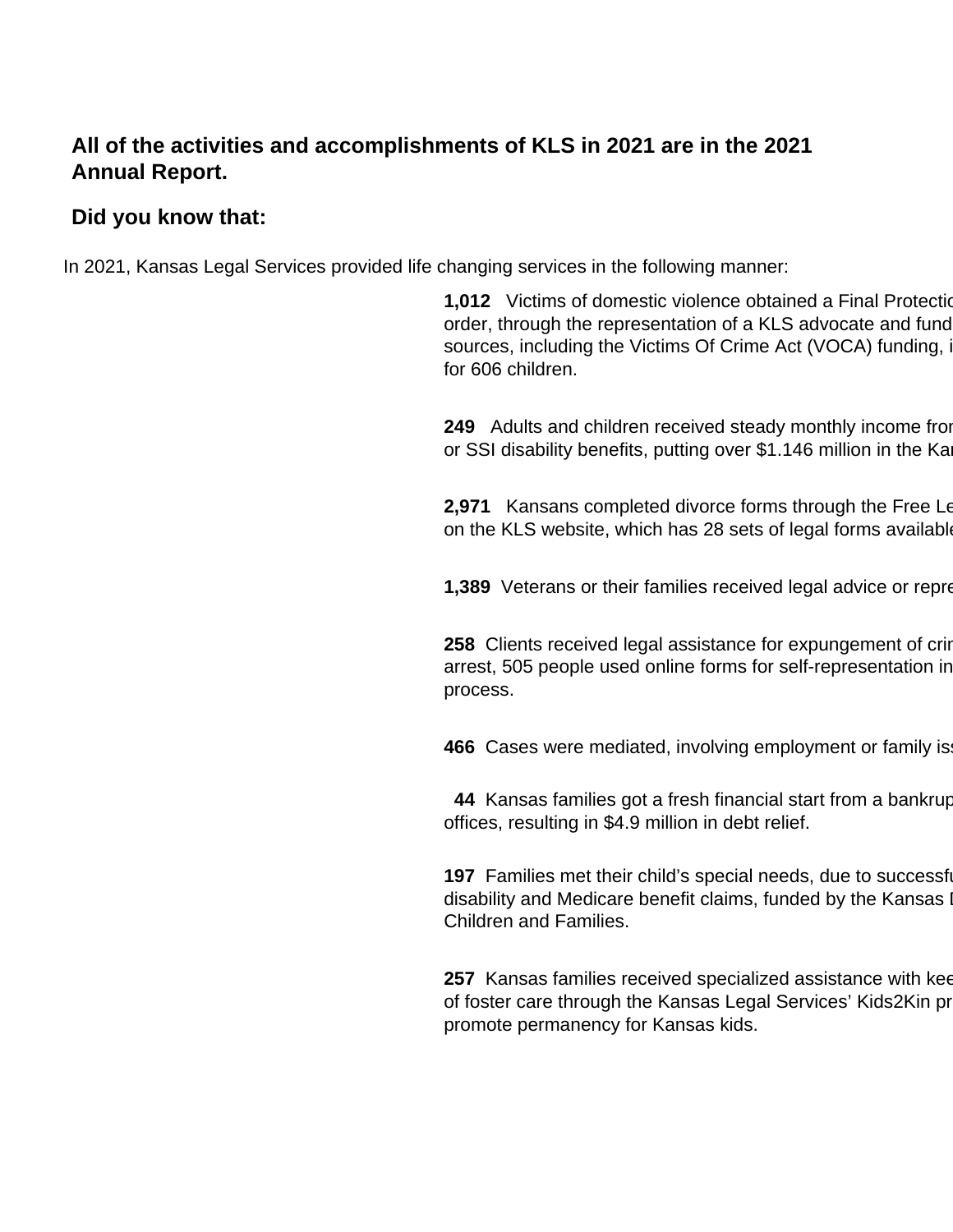2,037 Hours of legal services provided at no cost to 326 clien attorneys, through KLS pro bono program.

552 Parents received child support orders in divorce and pate represented by KLS staff, for 1,116 children.

49 Attorneys provide high quality, effective legal advocacy for Kansans.

5,751 Hours were contributed by 29 law school volunteers to needs of 1,439 KLS clients, preparing them to continue to give careers on a pro bono basis.

9,788 Clients received timely legal advice as they faced famil consumer related or other crises in their lives.

30,840 Applicants for KLS service, including 22,599 handled Intake Unit.

12,823 Applicants completed the online application form to m request for services.

1,992 Self-represented persons had questions answered through the feature on the KLS website.

372,302 Unique visitors to the KLS website (each counted or page views (a 10% increase over 2021) on www.kansaslegals

\$118,390 Donated to KLS by legal community supporters of our

[Read the full report here!](https://www.kansaslegalservices.org/sites/kansaslegalservices.org/files/2021 KLS Annual Report final 05-15-2022_0.pdf)

Photo by Andrea Lichter, KLS - Topeka, for the annual report.